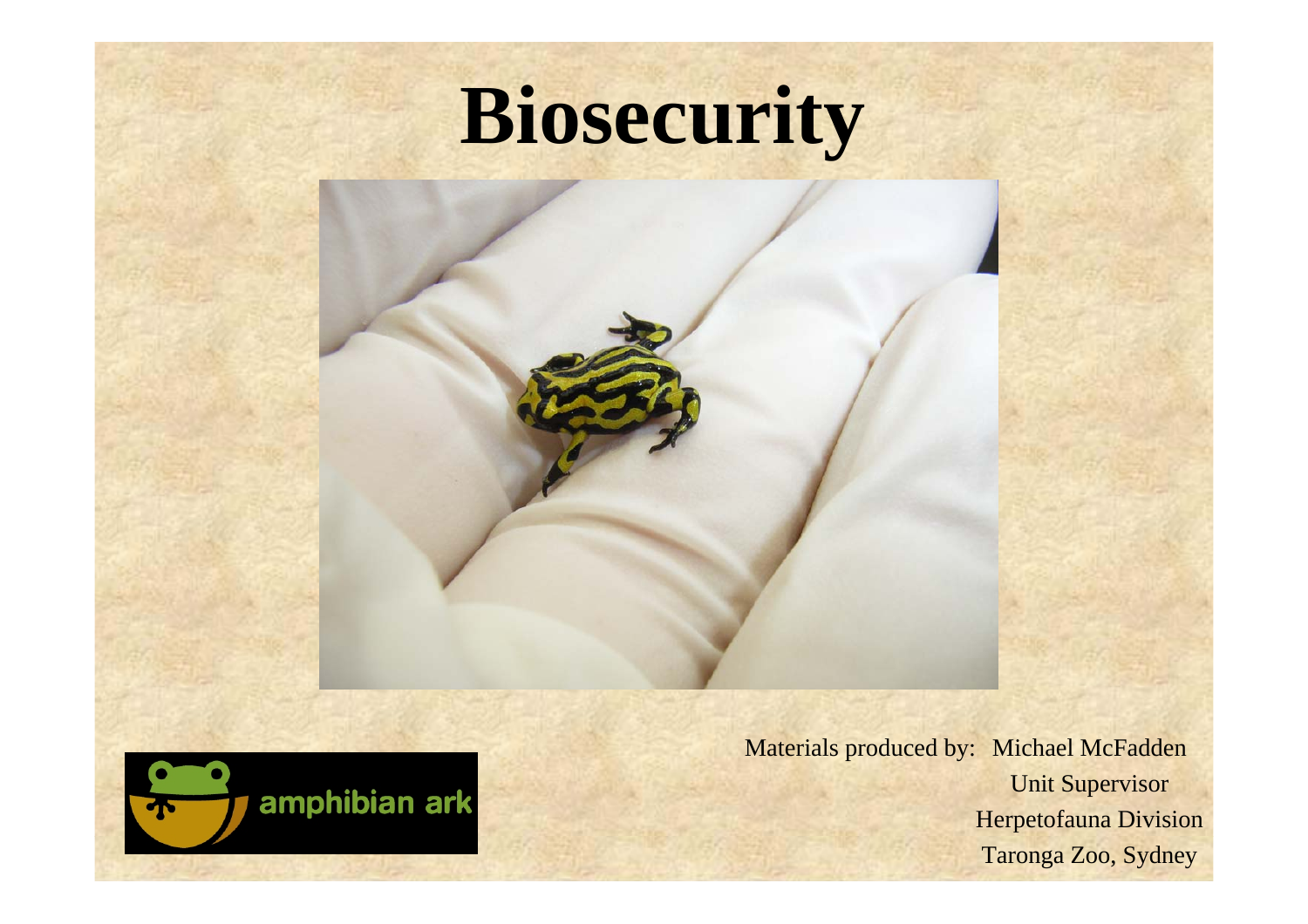#### Why do we need Quarantine?

- To prevent the transmission of pathogens and disease amongst amphibians.
- This includes
	- From the wild into captivity,
	- From captivity back into the wild, and
	- Between specimens in captivity.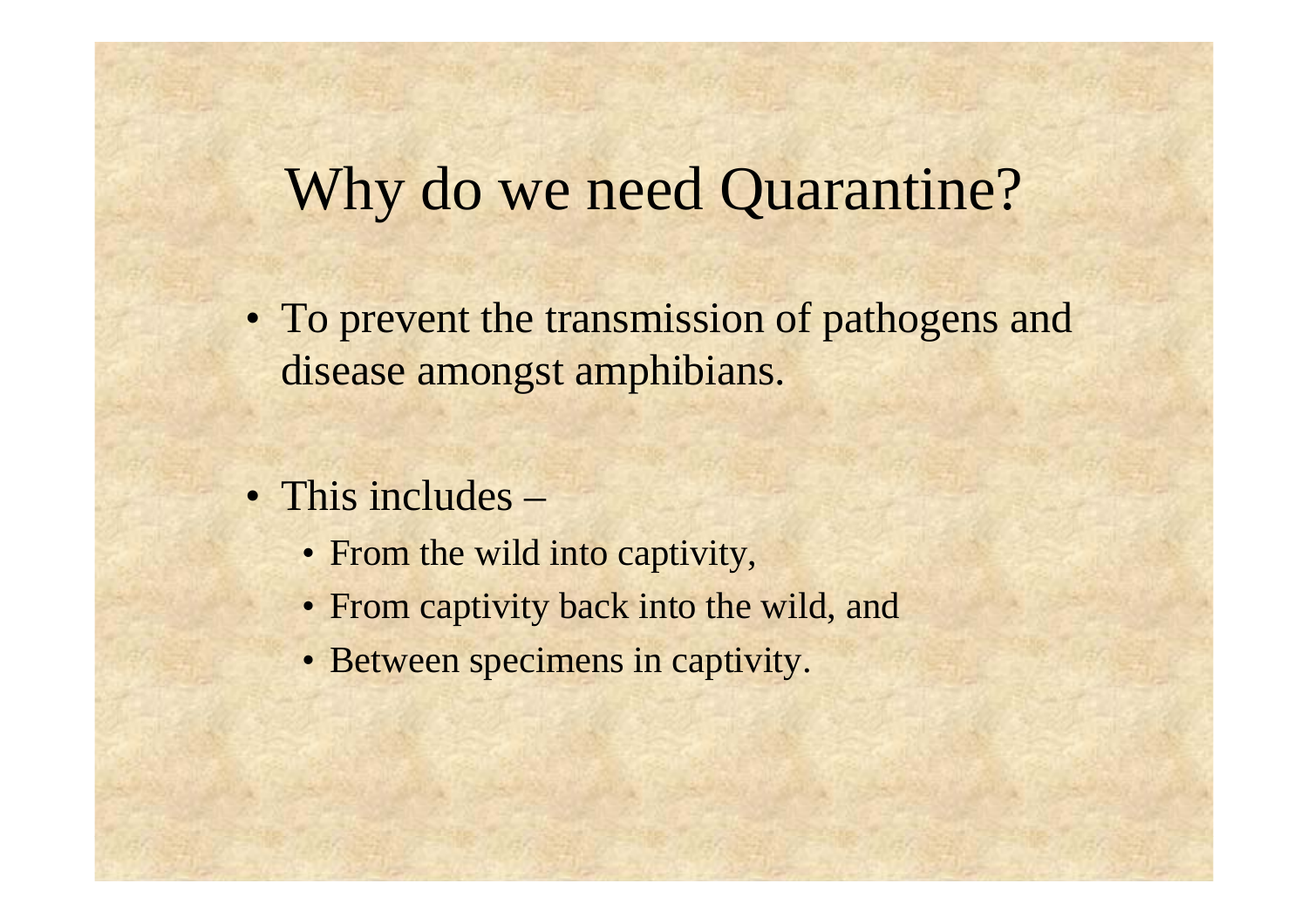#### Assessing the Risk

- First, we must assess what are the greatest risk factors.
- Disease can be spread by what enters and what leaves an enclosure.
- Pathogens can be present on a new frog, on cage furnishings, in the water or on the keeper maintaining the cage.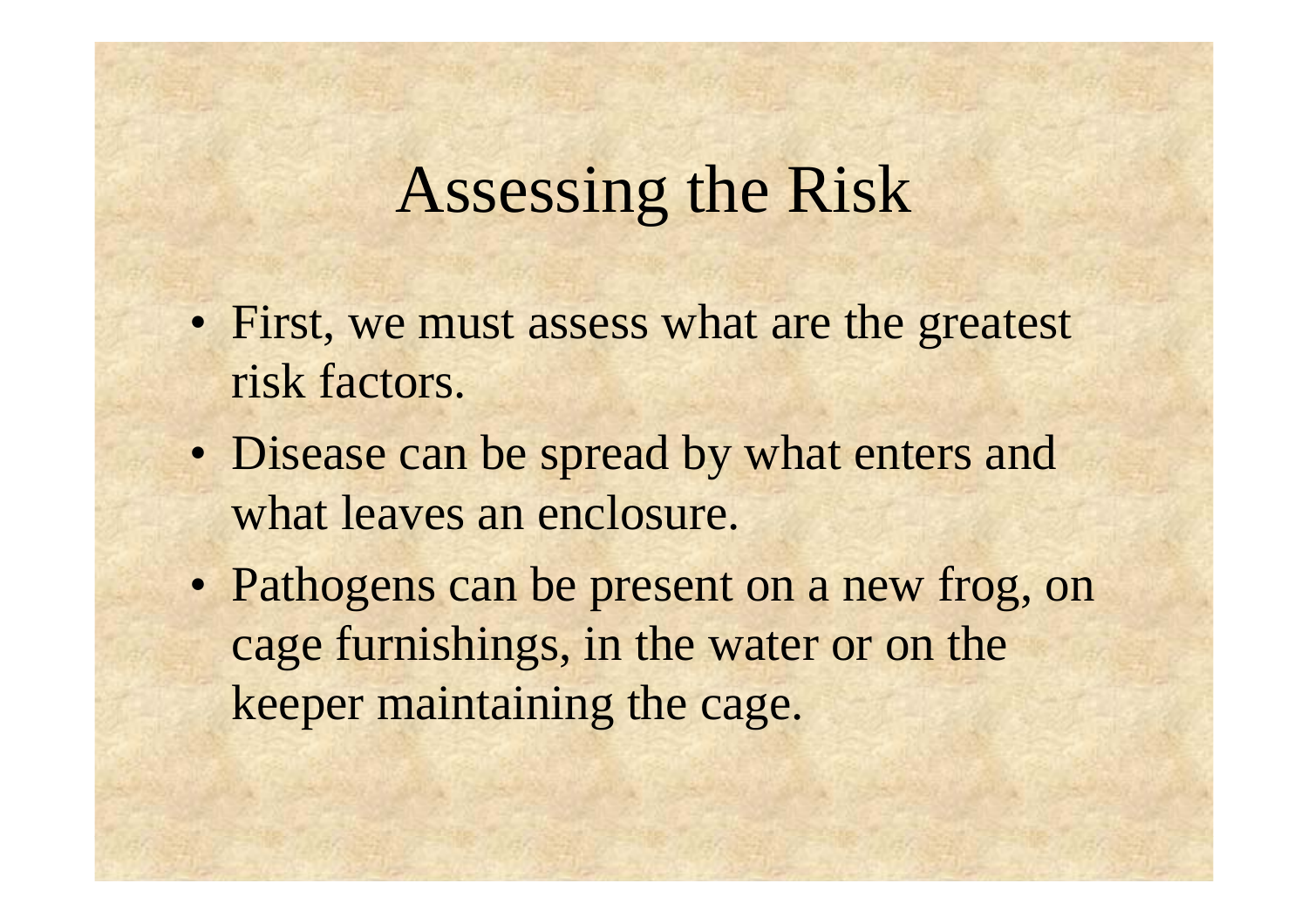# What level of biosecurity is needed?

• Any species which may be used as part of a reintroduction or release program should be maintained with the strictest quarantine.

• The level of quarantining in a collection between species largely depends on the reason the species is being held.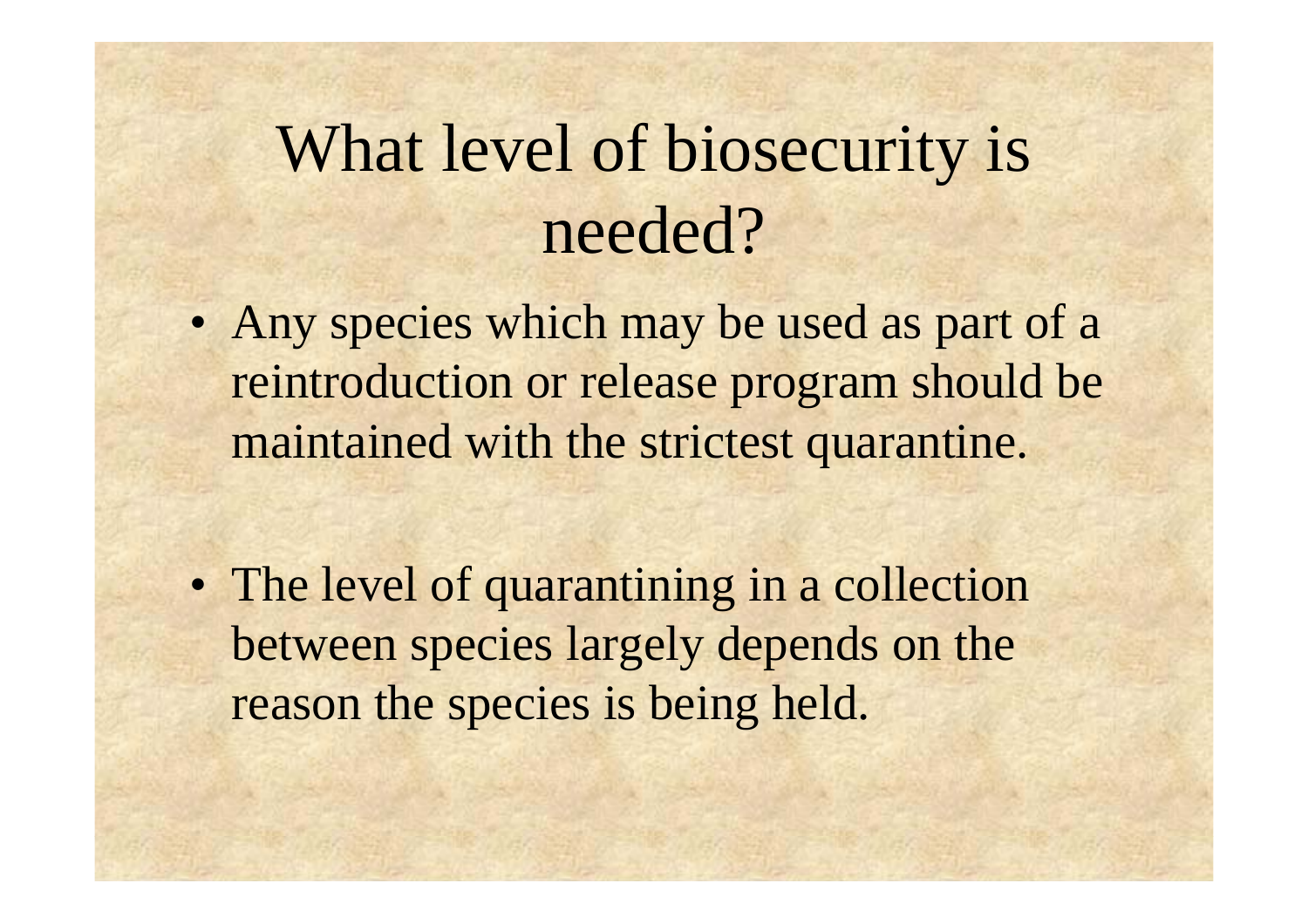# How do we implement effective biosecurity?

- Quarantining new specimens.
- Using strict protocol and barrier equipment and working between specimens.
- Facility or enclosure design.
- Quarantining equipment and wastewater exiting a facility.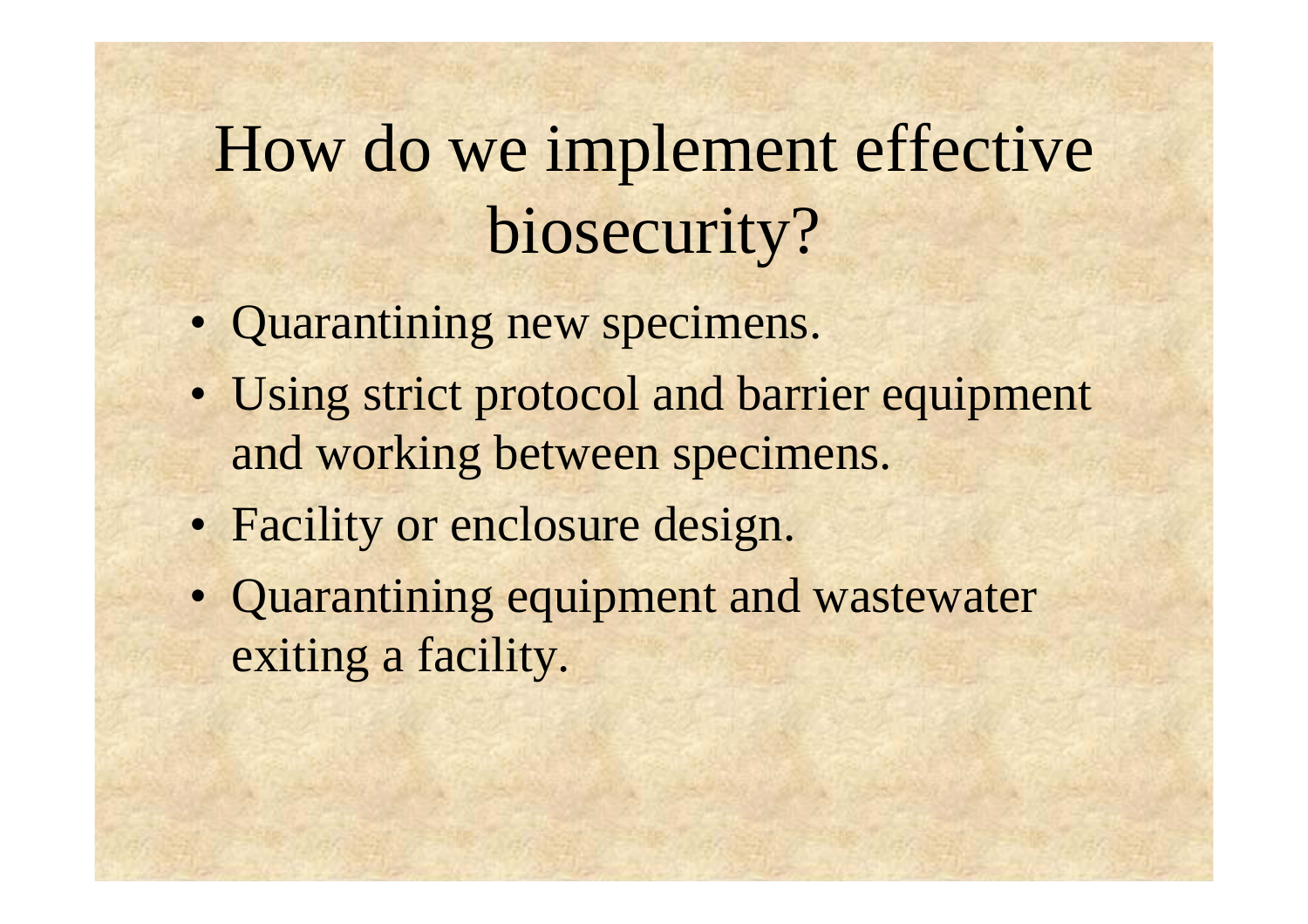# Quarantining of new specimens

- All new specimens should be quarantined and not released until:
	- Diagnostic tests for certain diseases return negative results (I.e. Chytrid fungus).
	- The animals if feeding and not losing weight.
	- No health problems have been detected.
	- There have been no abnormal behaviours.

The length of the quarantine period will vary, a good starting point could be 60 days.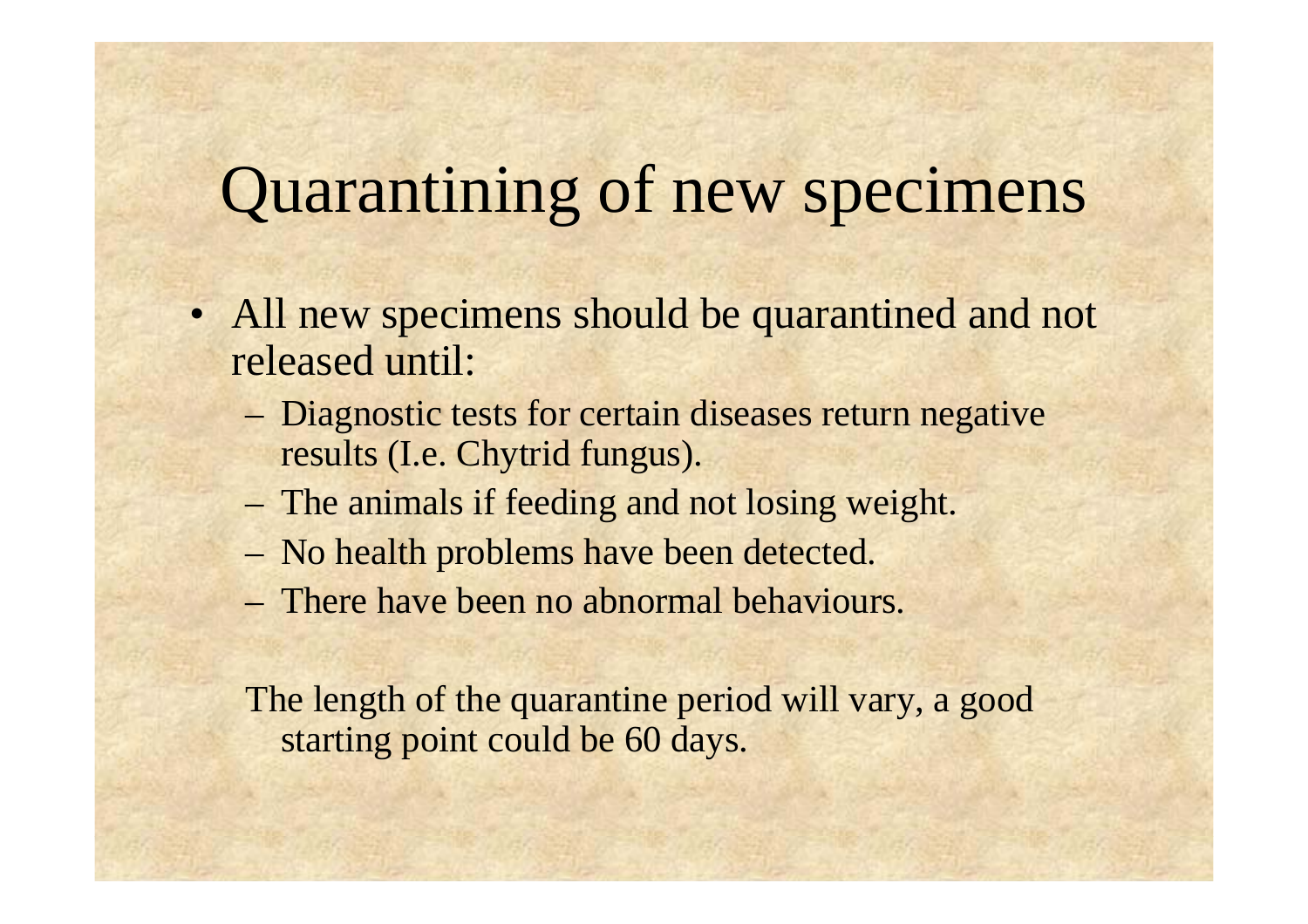#### Quarantine Procedures

- Servicing amphibians of most significance before any other animals.
- Use barrier techniques entering a facility, including:
	- dedicated boots or foot baths,
	- dedicated clothing (or showering upon exit) and
	- – using disposable gloves between animals and enclosures.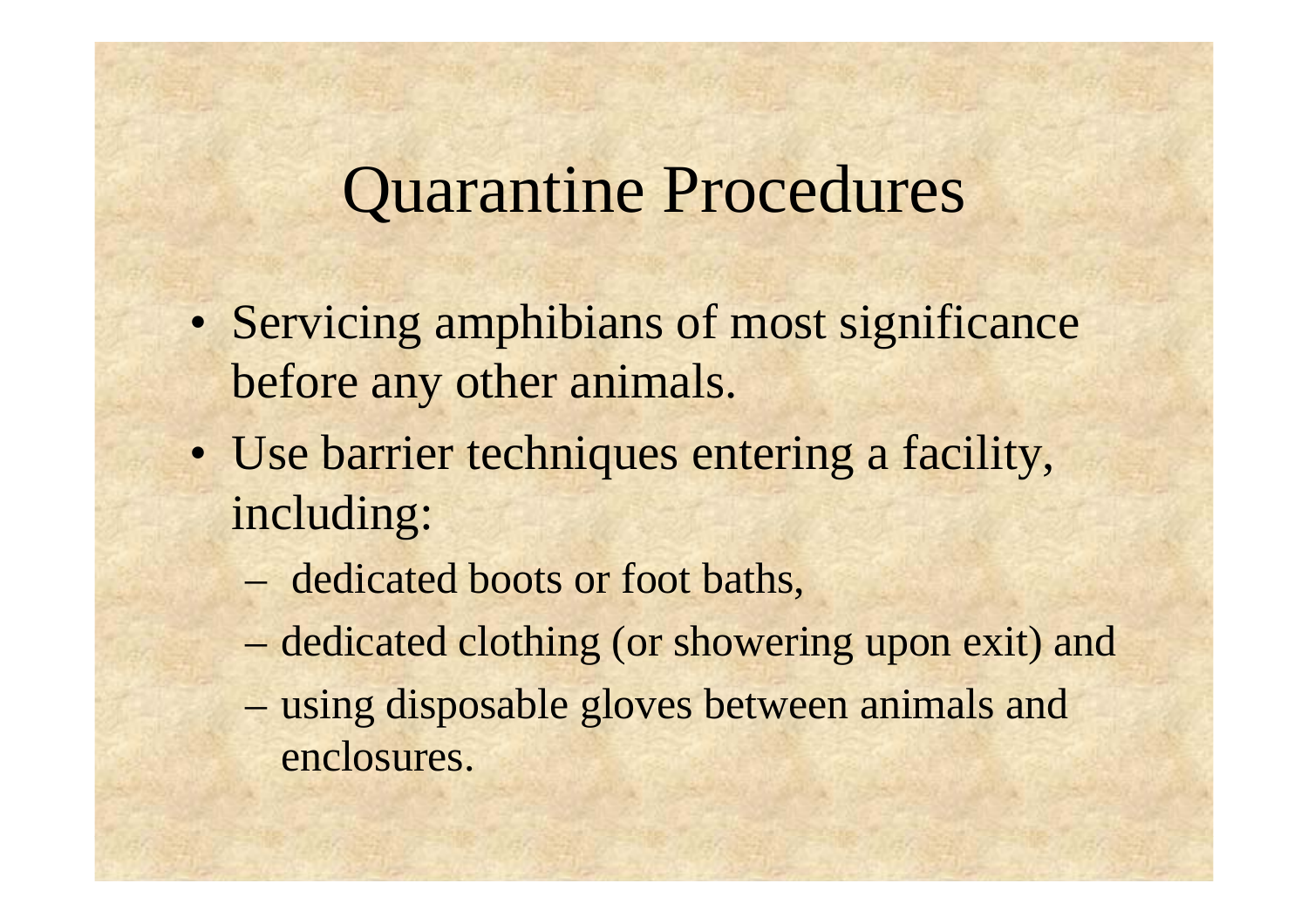### Quarantine Facility

- Ideally, the quarantine facility should be a separate building from the main collection.
- It should have separate air conditioning systems and wastewater outlets to minimise risk of pathogen transfer.
- Quarantine tools and equipment should never leave the quarantine area.
- Amphibians coming into or leaving quarantine should do so on an "all in – all out" basis.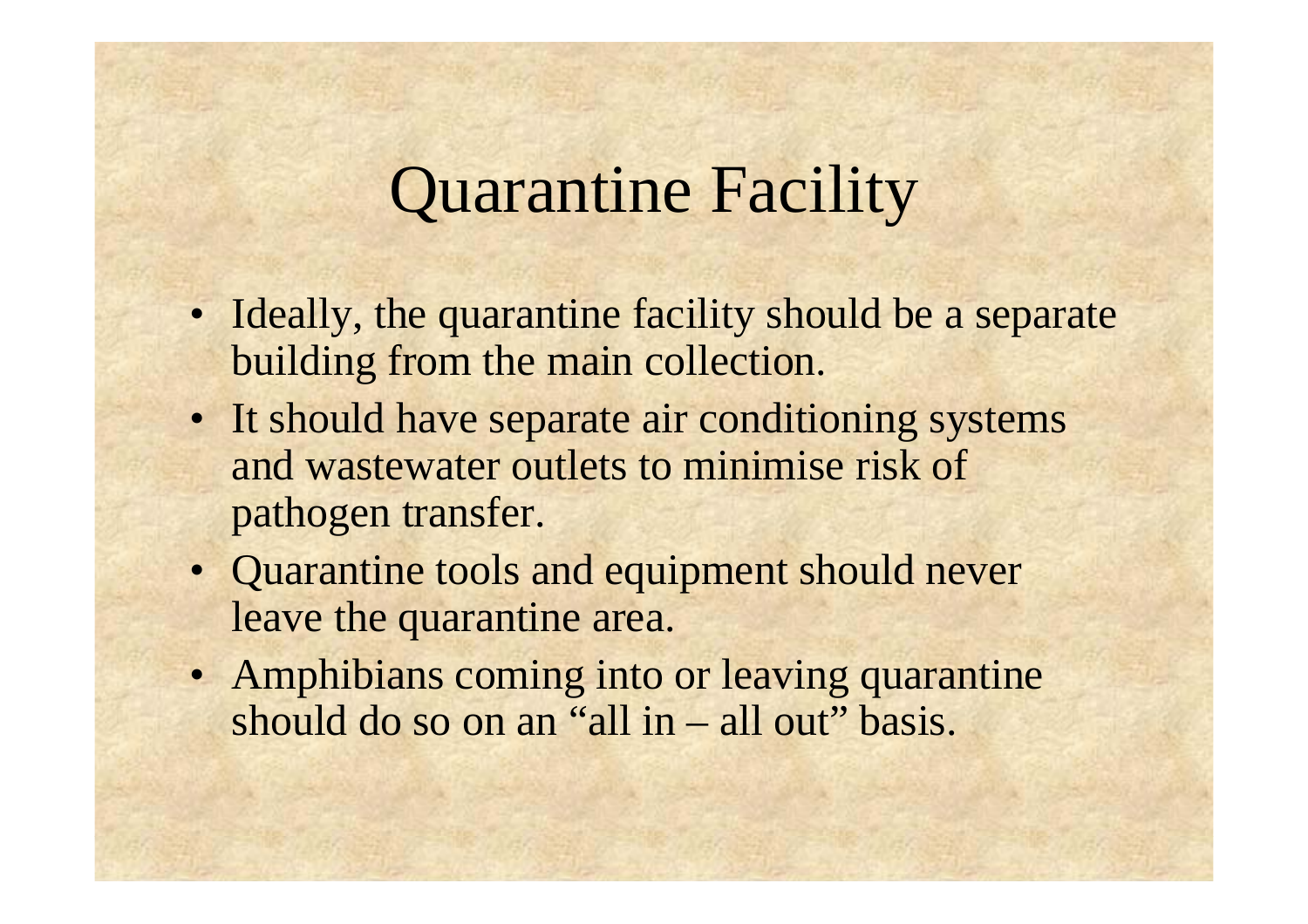#### The use of shipping containers as quarantined amphibian facilities, as pioneered by the Amphibian Research Centre, Australia

• Southern Corroboree Frogs, Taronga Zoo, Sydney





•Northern Corroboree Frogs, Tidbinbilla Nature Reserve, **Canberra**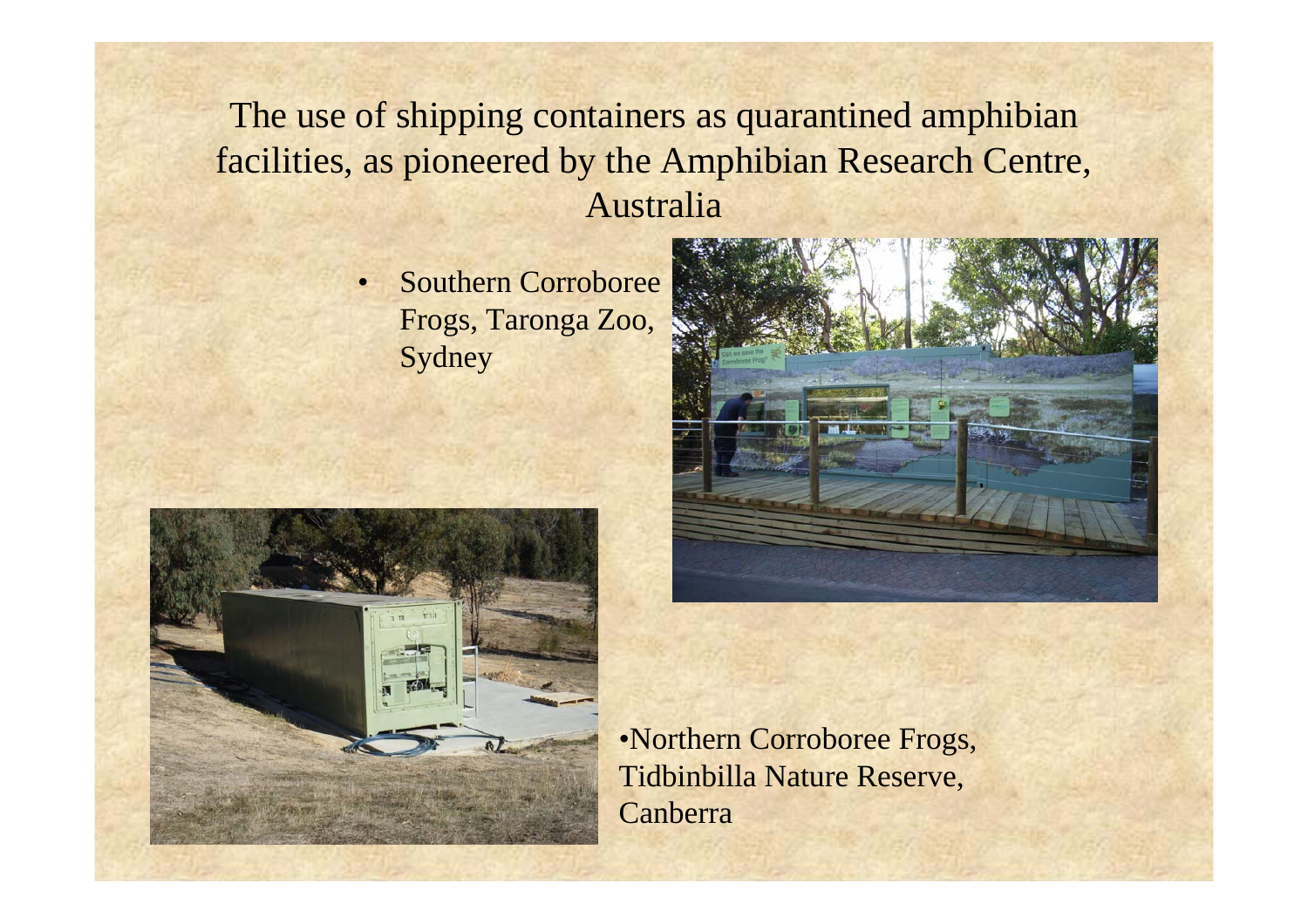#### Enclosure design

- The design of an enclosure can add greatly to the level of biosecurity.
- Enclosures designed with minimal need for keeper access automatically reduce the risk of keeper error.
	- This can include automated sprayers, filtering systems and funnel feeders if applicable.

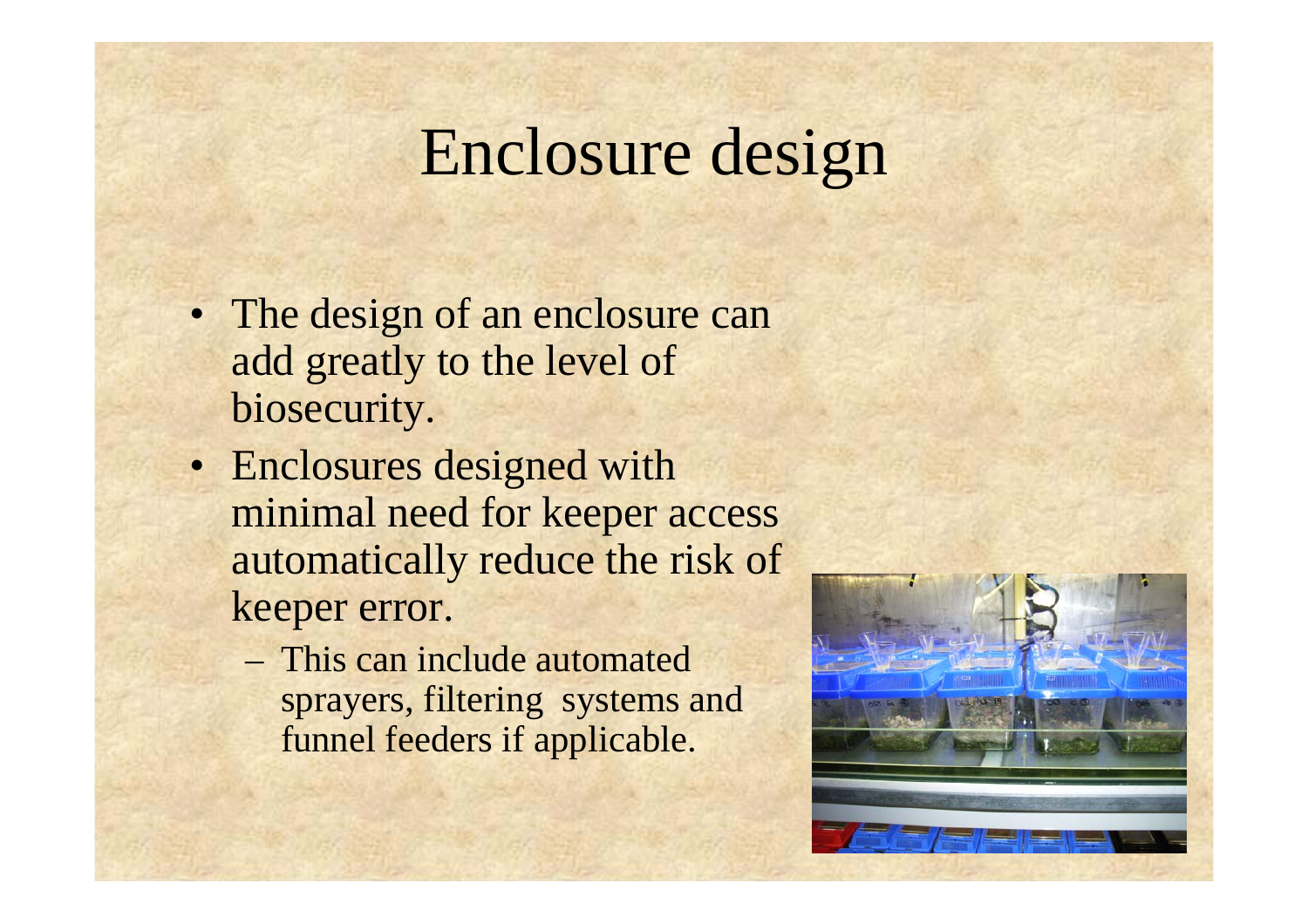#### Enclosure Design

• Enclosures should also be designed so that there is:

- No water splashing between enclosures,
- No risk of backwash through the drainage,

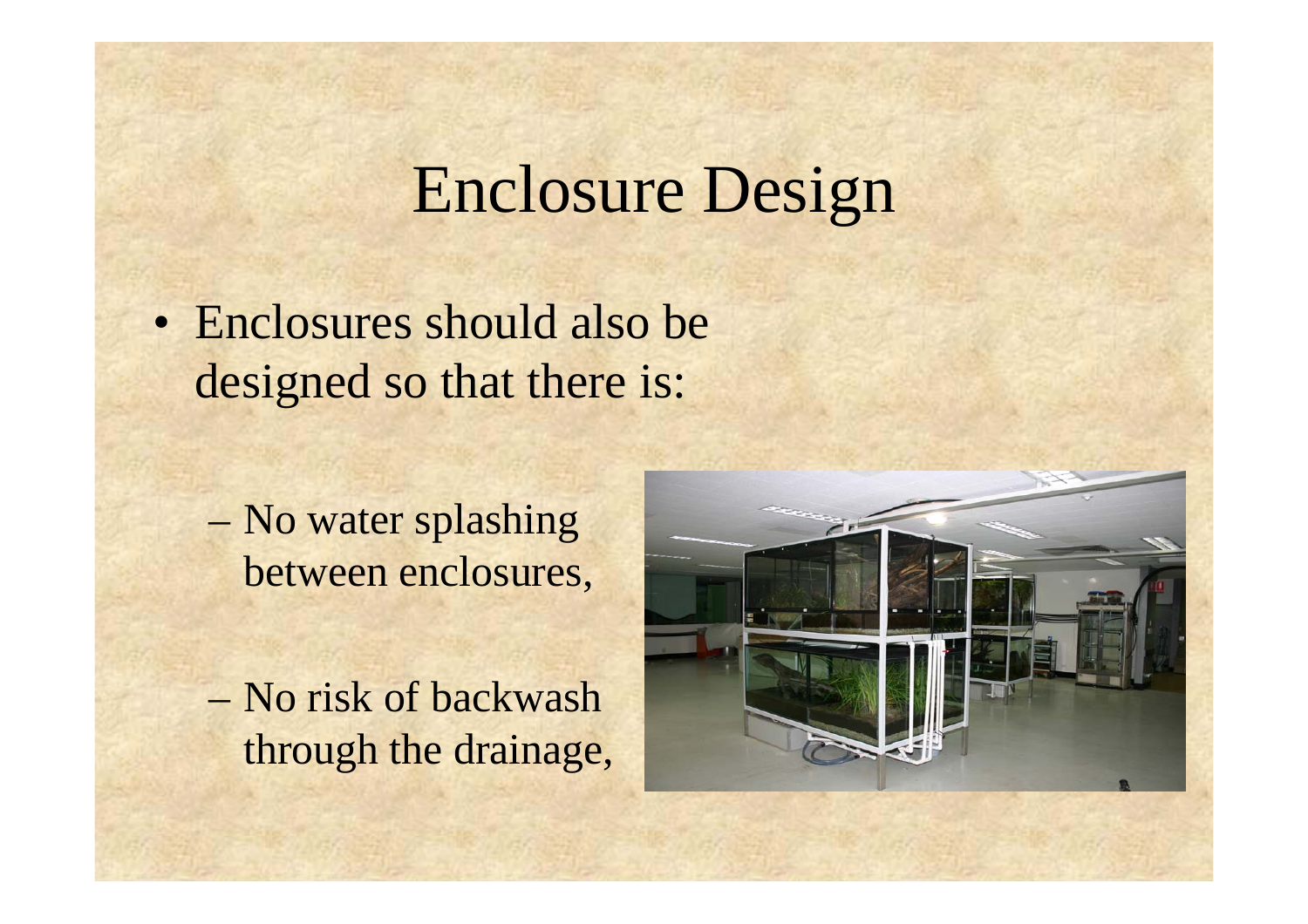# Quarantining waste

- There is always a real possibility that the local wild amphibian can be infected by diseases in the captive collection too.
- For this reason, every effort should be made to protect the local amphibians and sterilise waste.
- Wastewater leaving enclosures should be treated and cage furnishing should be destroyed.